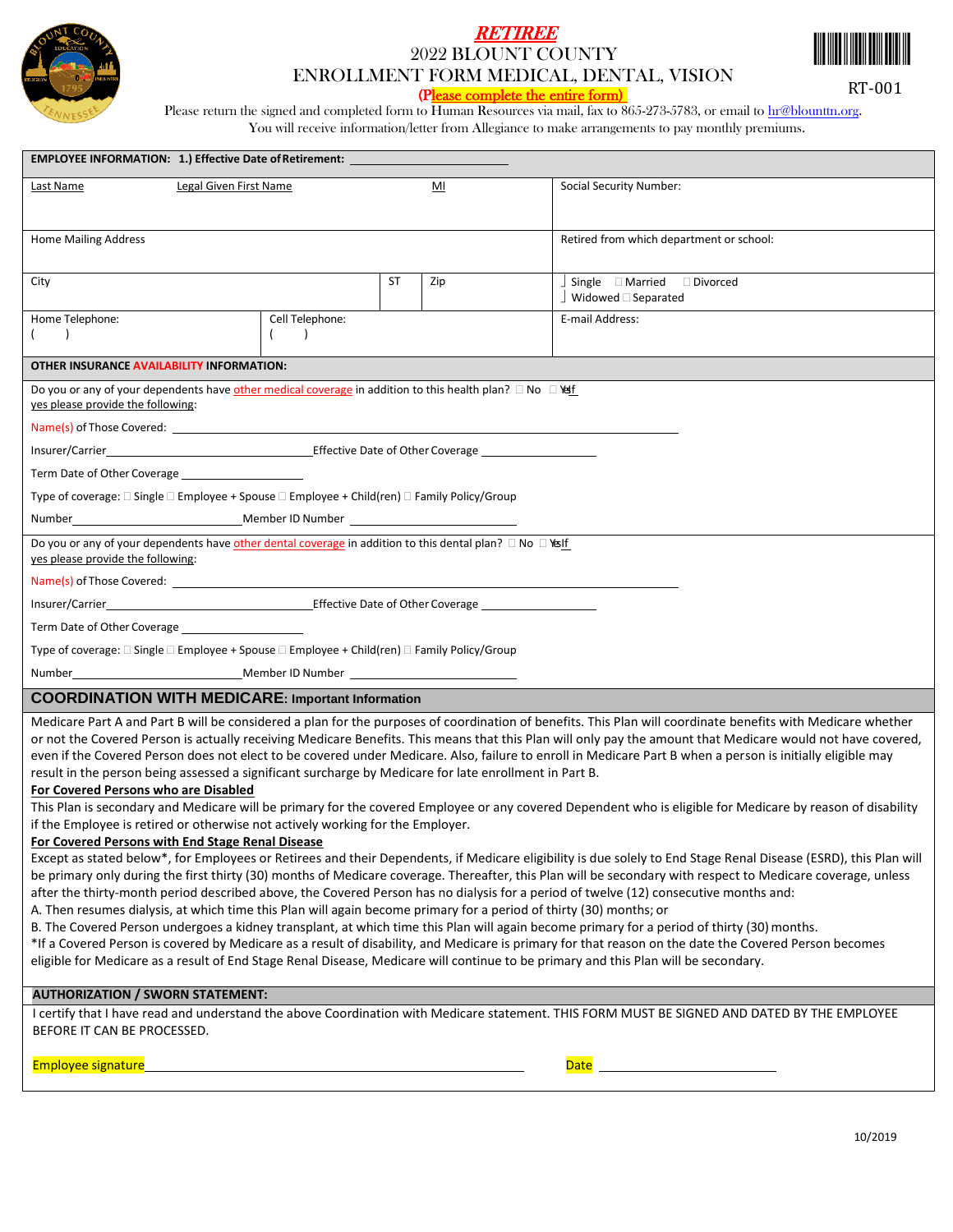Insurance will automatically term on your 65th birthday, as long as you pay the monthly premiums required. If you cover your spouse they will automatically term on their 65<sup>th</sup> birthday and children can be covered up to age 26. **Enrollment Elections Authorization / Sworn Statement**



RT-001

**COVERAGE TYPE: Indicate which level of coverage you are electing for your RETIREE Medical, Dental, and Vision coverage through BCG below. You must list all family members in the section below or you risk errors in your enrollment. If you wish to waive someone from your coverage, list their name and circle "W" for WAIVE.**

|                                                                                                                                                 | Allegiance (a Cigna company)<br><b>Medical Monthly Premiums</b>                                                                                         |                                                                                                                                                          |
|-------------------------------------------------------------------------------------------------------------------------------------------------|---------------------------------------------------------------------------------------------------------------------------------------------------------|----------------------------------------------------------------------------------------------------------------------------------------------------------|
| Gold Plan<br>Employee: \$158.00<br>Employee + Spouse: $$362.00$<br>Employee + Child(ren): $$355.00$<br>Family: \$367.00<br><b>Waive MEDICAL</b> | <b>Silver Plan</b><br>Employee: \$101.00<br>Employee + Spouse: \$232.00<br>Employee + Child(ren): $$228.00$<br>Family: \$235.00<br><b>Waive MEDICAL</b> | <b>Bronze Plan</b><br>Employee: $$64.00$<br>Employee + Spouse: $$148.00$<br>Employee + Child(ren): $$145.00$<br>Family: \$151.00<br><b>Waive MEDICAL</b> |
| <b>Delta Dental Monthly Premiums</b>                                                                                                            | <b>Superior Vision Monthly Premiums</b>                                                                                                                 |                                                                                                                                                          |
| Employee: \$5.25<br>Employee + Family: \$64.85<br><b>Waive DENTAL</b>                                                                           | Employee: \$8.88<br>Employee + Spouse: \$17.53<br>Employee + Child(ren): \$17.18<br>Employee + Family: \$26.15<br><b>Waive VISION</b>                   |                                                                                                                                                          |
| Indicate the coverage requested for the plan year for each individual listed by circling the appropriate letter in each column:                 |                                                                                                                                                         |                                                                                                                                                          |

**K = Keep No Changes; A = Add to Plan; W = Waive (do not want coverage) Please list all family members LEGAL GIVEN NAME Last First Middle Initial SOCIAL SECURITY NUMBER SEX BIRTH DATE MEDICAL K= Keep A=Add W=Waive DENTAL K=Keep A=Add W=Waive VISION K=Keep A=Add W=Waive Employee K A W K A W K A W Spouse K A W K A W K A W Child K A W K A W K A W Child K A W K A W K A W Child K A W K A W K A W Child K A W K A W K A W Child K A W K A W K A W Child K A W K A W K A W**

## **AUTHORIZATION / SWORN STATEMENT:**

certify that the answers provided on this form are true and correct. A person may be committing insurance fraud if he or she submits this form containing a false or deceptive statement with the intent to defraud (or knowing that he or she is helping to defraud).

## **THIS FORM MUST BE SIGNED AND DATED BY THE EMPLOYEE BEFORE IT CAN BE PROCESSED.**

Employee signature **Date of Employee Signature**  $\overline{\phantom{a}}$ 

| <u> WAIVER: Complete this section O</u> | <u>Y if you do NOT want medical or dental coverage for yourself, spouse, and/or dependents.</u> |  |  |
|-----------------------------------------|-------------------------------------------------------------------------------------------------|--|--|
|-----------------------------------------|-------------------------------------------------------------------------------------------------|--|--|

Who is declining medical coverage? (Check any that may apply.)  $\Box$  Self  $\Box$  Spouse  $\Box$  Dependent(s)

Who is declining dental coverage? (Check any that may apply.)  $\Box$  Self  $\Box$  Spouse  $\Box$  Dependent(s)

**WAIVER AUTHORIZATION**: I certify that I, my spouse, and/or dependent(s) as indicated above are not to be covered under the health insurance offered by my employer. I understand that persons declining coverage now may be able to apply for coverage in the future and may be required to show evidence of exhaustion of benefits, loss of eligibility for coverage, termination of employer contributions and/or termination of prior benefits. I may be required to furnish such evidence at my expense. I also understand that those declining coverage now but later seeking coverage must enroll within a specific timeframe (e.g., 31 days after termination of the prior group benefits) and that additional limitations and waiting periods may apply.

Employee signature Date Date of the Date of the Date of the Date of the Date of the Date of the Date of the Date of the Date of the Date of the Date of the Date of the Date of the Date of the Date of the Date of the Date o